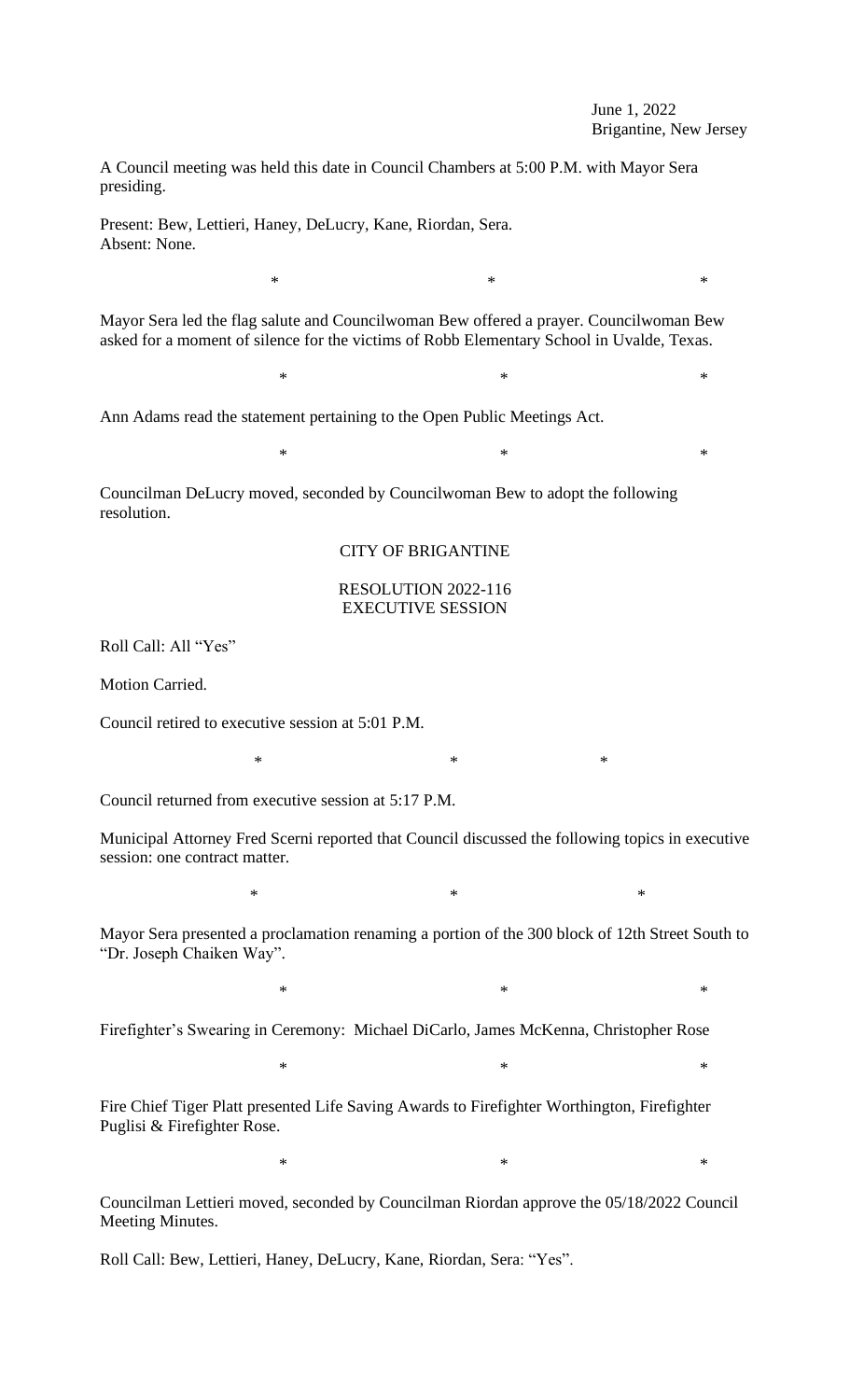Motion Carried.

Councilman Lettieri moved, seconded by Councilwoman Bew to approval of Payroll, Requisition List and Operating Expenses.

Roll Call: Bew, Lettieri, Haney, DeLucry, Kane, Riordan, Sera. "Yes".

Motion Carried.

 $*$   $*$ 

Public Comment on Agenda Items Only.

No public comments were made.

Close of Public Comment.

 $*$  \*

 $*$   $*$ 

Councilman Haney moved, seconded by Councilman Riordan to introduce the following ordinance.

#### CITY OF BRIGANTINE ORDINANCE NO. 9 OF 2022

## MENDING CODE DESIGNATING THE SKATE BOARD PARK AS AN UNSUPERVISED FACILITY AND ESTABLISHING RULES FOR THE PARK

Mayor Sera gave a construction update.

No public comments were made.

Roll Call: Bew, Lettieri, Haney, DeLucry, Kane, Riordan, Sera. "Yes".

Motion Carried.

 $*$  \*

Councilwoman Bew moved, seconded by Councilman Lettieri to adopt the following resolution.

#### CITY OF BRIGANTINE RESOLUTION 2022-117

## AWARD OF CONTRACT – REMOVAL OF CUPOLA ON CITY HALL

Roll Call: Bew, Lettieri, Haney, DeLucry, Kane, Riordan, Sera. "Yes".

Motion Carried.

 $*$   $*$ 

Councilwoman Bew moved, seconded by Councilman Kane to adopt the following resolution.

#### CITY OF BRIGANTINE RESOLUTION 2022-118

## AWARD OF CONTRACT APPARATUS MAINTENANCE AND REPAIRS FOR THE CITY FIRE DEPARTMENT FLEET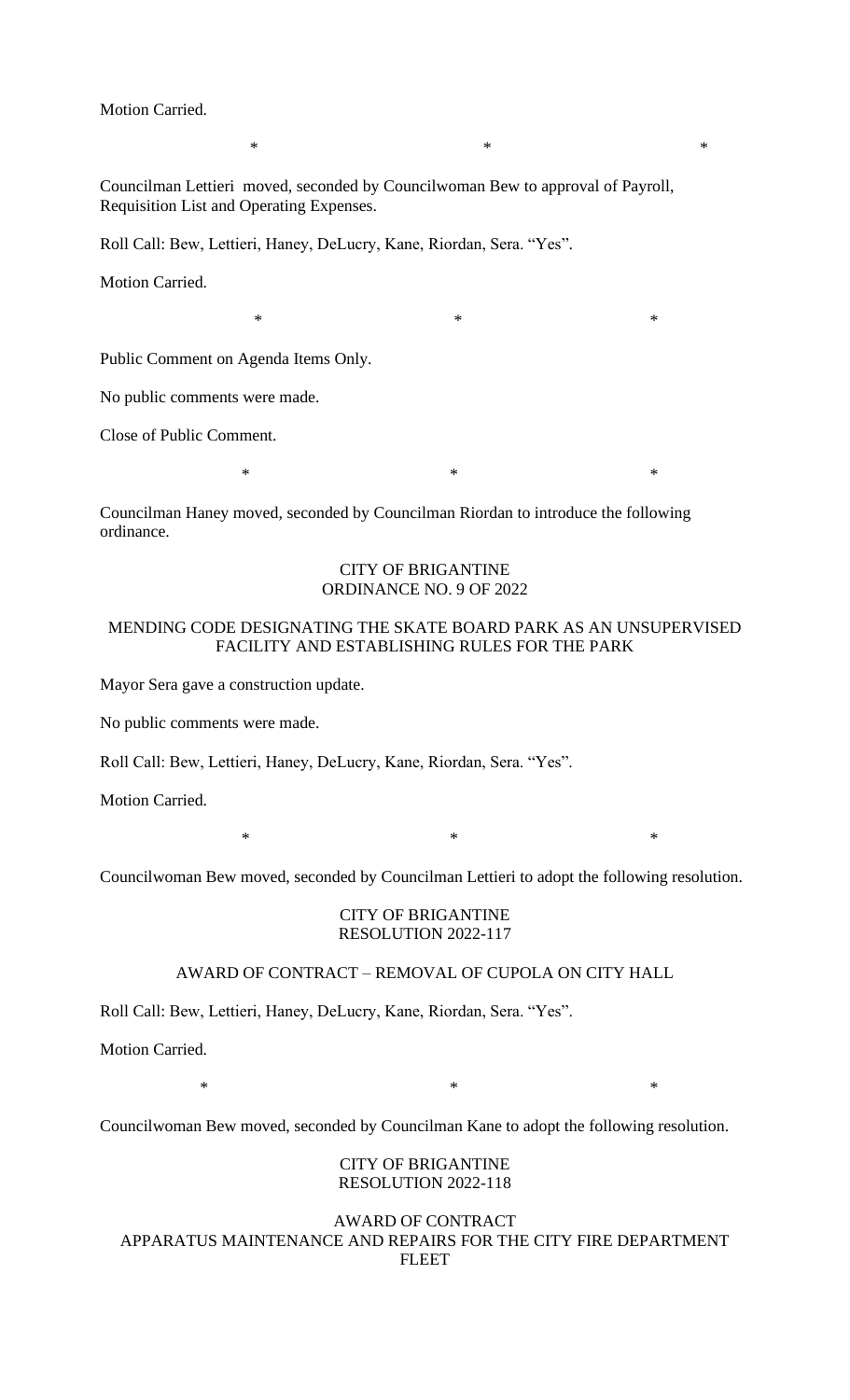Roll Call: Bew, Lettieri, Haney, DeLucry, Kane, Riordan, Sera. "Yes".

Motion Carried.

Councilman Haney moved, seconded by Councilman Kane to adopt the following resolution.

## CITY OF BRIGANTINE RESOLUTION 2022-119

 $*$   $*$ 

#### AUTHORIZING PARTICIPATION IN NJ D.O.T. MUTUAL AID GRANT

Roll Call: Bew, Lettieri, Haney, DeLucry, Kane, Riordan, Sera. "Yes".

Motion Carried.

Councilman Riordan moved, seconded by Councilman Kane to adopt the following resolution.

## CITY OF BRIGANTINE RESOLUTION 2022-120

 $*$   $*$ 

# REAL ESTATE TAX REFUND

Roll Call: Bew, Lettieri, Haney, DeLucry, Kane, Riordan, Sera. "Yes".

Motion Carried.

 $*$   $*$ 

Councilman DeLucry moved, seconded by Councilman Haney to adopt the following resolution.

## CITY OF BRIGANTINE RESOLUTION 2022-121

# RATIFICATION OF GWU (DISPATCHERS) AGREEMENT

Roll Call: Bew, Lettieri, Haney, DeLucry, Kane, Riordan, Sera. "Yes".

Motion Carried.

 $*$   $*$ 

Councilman Kane moved, seconded by Councilman Haney to adopt the following resolution.

## CITY OF BRIGANTINE RESOLUTION 2022-123

## INSERTION OF SPECIAL ITEM OF REVENUE – CLICK IT OR TICKET

Roll Call: Bew, Lettieri, Haney, DeLucry, Kane, Riordan, Sera. "Yes".

Motion Carried.

 $*$   $*$ 

Councilman Riordan moved, seconded by Councilman Lettieri to adopt the following resolution.

CITY OF BRIGANTINE RESOLUTION 2022-124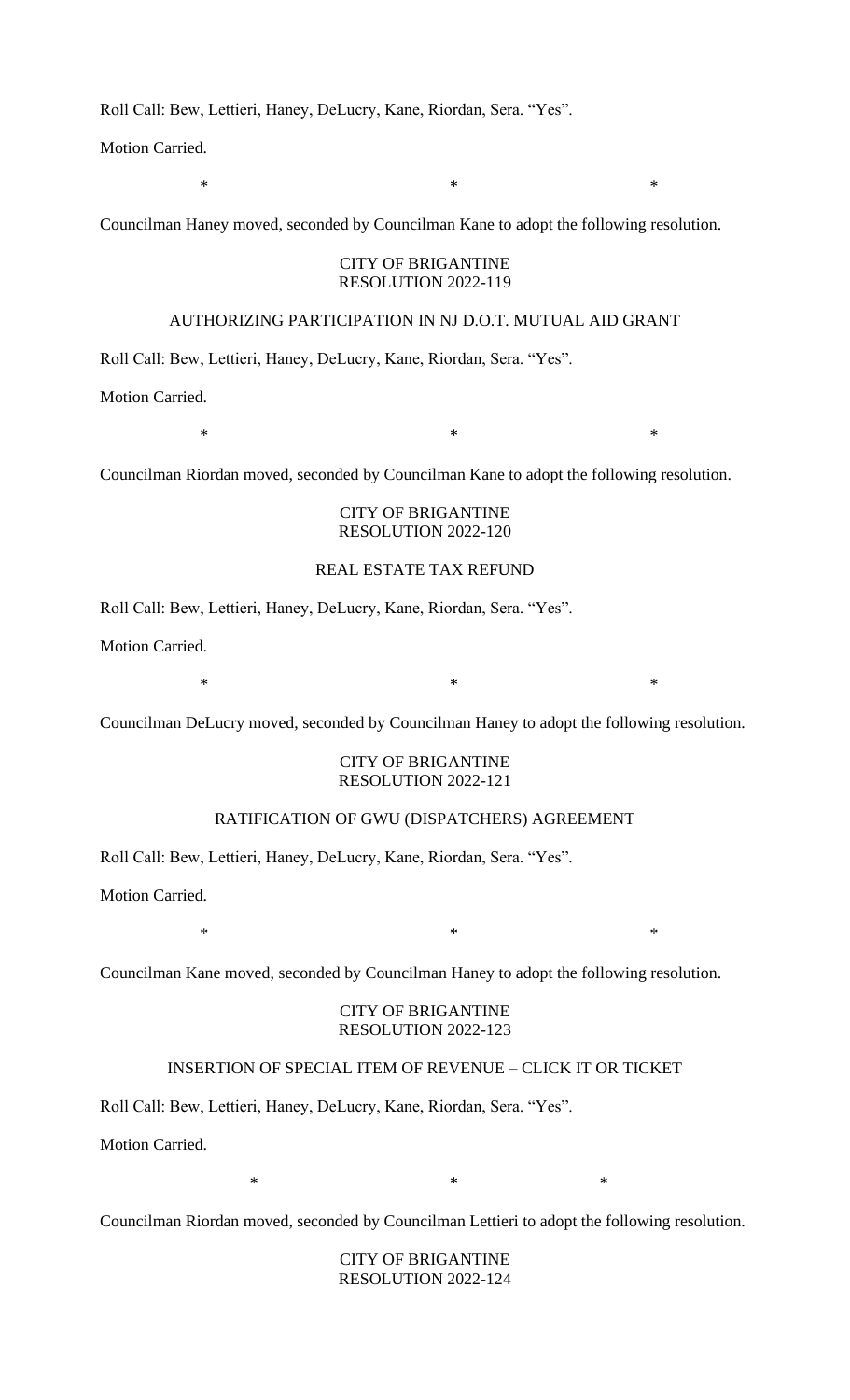## REAL ESTATE TAX EXEMPTION FOR 100% PERMANENTLY AND TOTALLY DISABLE VETERAN

Roll Call: Bew, Lettieri, Haney, DeLucry, Kane, Riordan, Sera. "Yes".

Motion Carried.

 $*$   $*$ 

Councilwoman Bew moved, seconded by Councilman Lettieri to adopt the following resolution.

#### CITY OF BRIGANTINE RESOLUTION 2022-125

#### MEMORANDUM OF AGREEMENT FOR BCBP LIFEGUARD ASSOCIATION

Roll Call: Bew, Lettieri, DeLucry, Kane, Riordan, Sera. "Yes". Haney: "Abstain".

Motion Carried.

 $*$   $*$ 

Councilman Kane moved, seconded by Councilman Lettieri to approve the following request.

- A. Holy Spirit High School Raffle License #964
- B. Holy Spirit High School Raffle License #965
- C. Brigantine Elks Raffle License #966
- D. Chamber of Commerce Bonfire Request

Roll Call: Bew, Lettieri, Haney, DeLucry, Kane, Riordan, Sera. "Yes".

Motion Carried.

Council Manager/Committee Discussion: Councilwoman Bew announced a free opioid awareness and Narcan training session which is sponsored by the Atlantic County Department of Human Services Division of Public Health Substance Abuse Service and the Brigantine Police Department and will be held on June 16<sup>th</sup> at the Community Center, spoke about the success of the first farmers market, reminded everyone of the City Wide Yard Sale on June 10, 11 &  $12<sup>th</sup>$ , stated that she, Councilman Haney and Councilman DeLucry attended the Grand Reopening of Acme Market and announced she will be attending the Atlantic City Electric Summer Readiness News Conference at the new substation on June 2<sup>nd</sup>. Councilman Lettieri spoke about the beach entrances that are closed due to beach erosion stating that the City is in talks with the DEP and announced the County will paint the cross walks north of  $10<sup>th</sup>$  Street. Councilman Haney commented on the Skate Park construction and spoke about Memorial Day. Councilman DeLucry spoke about the Grand Reopening Ceremony at Acme Market, commented on the Proclamation for "Dr. Joseph Chaiken Way", the life saving awards and the Firefighter swearing ins, saying that all these things show that we do take care of each other and reminded everyone that they need patience with the summer crowds. Councilman Kane spoke about the Memorial Day Ceremony and thanked all that came out for it, gave an update on the construction on the Boulevard and the Golf Course Area, stated that the water tower will be painted in the Fall and spoke about the success of the Memorial Day Weekend events. Councilman Riordan spoke about the Memorial Day Ceremony, announced the Lions Club Classic Car Show on June 5th, commented on the Cultural Arts Commission Fine Arts Festival and requested additional port-apots at 26<sup>th</sup> Street for the Bonfire on June 21<sup>st</sup>. Mayor Sera thanked everyone who was involved with the Memorial Day Ceremony, spoke about a motor vehicle accident that occurred, stating the parents thanked the fire an police departments for saving their child's life and stated that a cross walk was requested in front of the Yacht Club.

 $*$   $*$